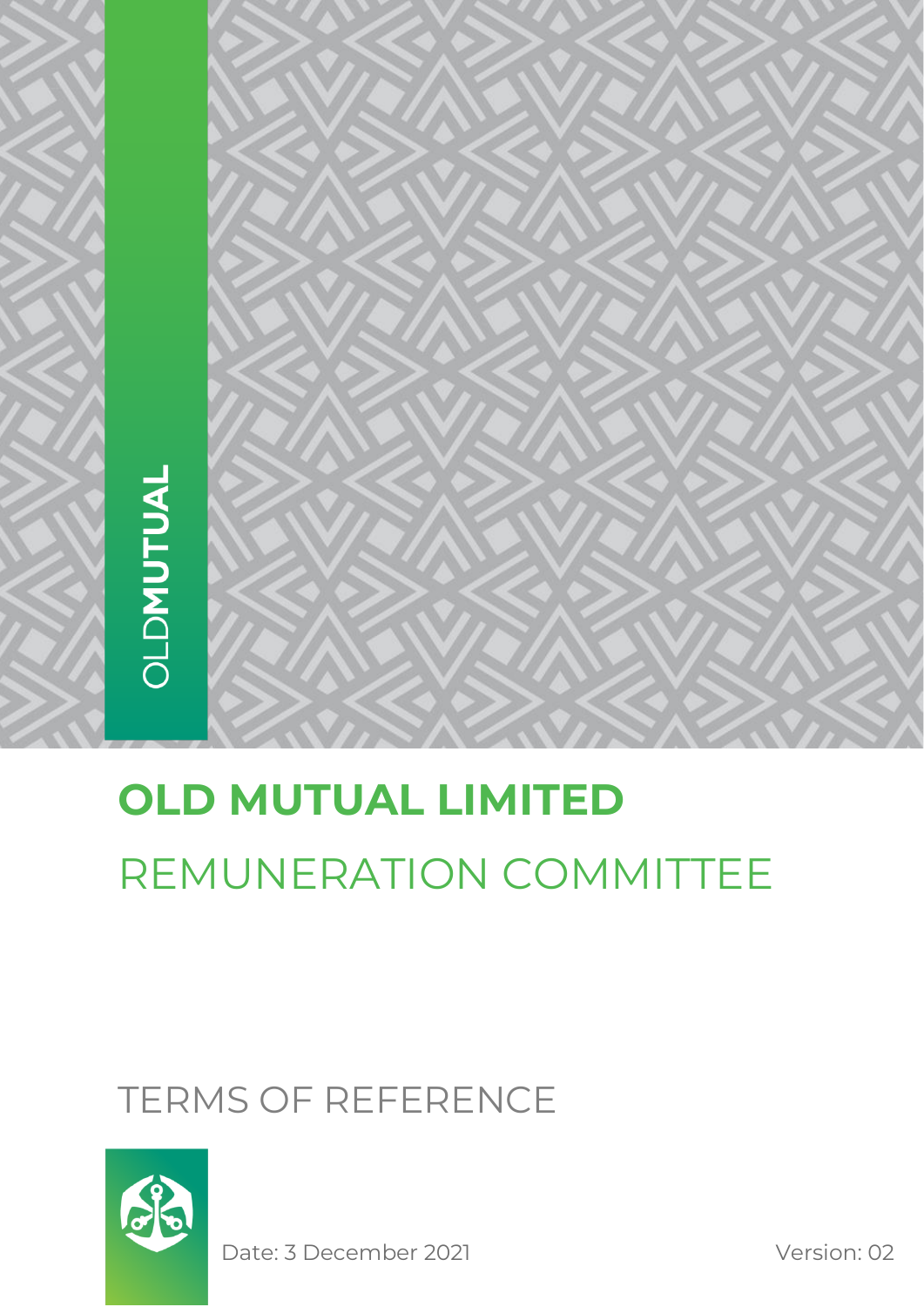

# 1. **INTRODUCTION AND PURPOSE**

- 1.1 It is acknowledged that, in terms of legislation (including the Financial Sector Regulation Act, 9 of 2017 and any standards issued pursuant thereto ("**FSR Act**")) and regulations, the Old Mutual Limited ("**OML or the Company**") board of directors ("**the Board**") could be classified as a "**Controlling Board**" for the Old Mutual group of companies ("**the Group**") or a "**Financial Conglomerate**" (as determined by the applicable regulatory authority) and as such, the Board will be responsible for, inter alia, ensuring that the Group implements an appropriate remuneration policy that is consistent with its risk profile. The policy in respect of remuneration should take into account the material risks that the organisation is exposed to, including those resulting from its employees' activities.
- 1.2 The Remuneration Committee ("**the Committee**") is a committee of the Board, established to independently review and monitor the integrity of the Company's remuneration policies and implementation thereof, ensuring that the Company remunerates fairly, responsibly and transparently, as well as ensuring compliance with the statutory duties of the Committee as contained in relevant legislation.
- 1.3 The deliberations and work of the Committee do not reduce the individual and collective responsibilities of the Board with regard to the fiduciary duties and responsibilities of the Company's directors, and the Board must continue to exercise due care and judgment in the exercise of its functions, in accordance with their statutory obligations.
- 1.4 These Terms of Reference are subject to the provisions of the Companies Act, 71 of 2008, as amended ("**the Companies Act**") and the Companies Regulations, 2011 ("**the Regulations**"), the FSR Act, OML's Memorandum of Incorporation ("**the MoI**") and any other applicable laws and regulatory provisions.
- 1.5 The duties and responsibilities of the members of the Committee as set out in these Terms of Reference are in addition to those duties and responsibilities that they have as members of the Board.
- 1.6 Consistent with the functions set out in these Terms of Reference, the Committee should encourage continuous improvement as well as compliance with the Company's policies, procedures, and practices at all relevant levels.
- 1.7 The Committee should encourage open communication among the senior management and the Board.

#### 2. **MANDATE**

2.1 The Committee's authority is derived from the delegated authority from the Board as contemplated in these Terms of Reference, in accordance with section 72(1)(b) of the Companies Act.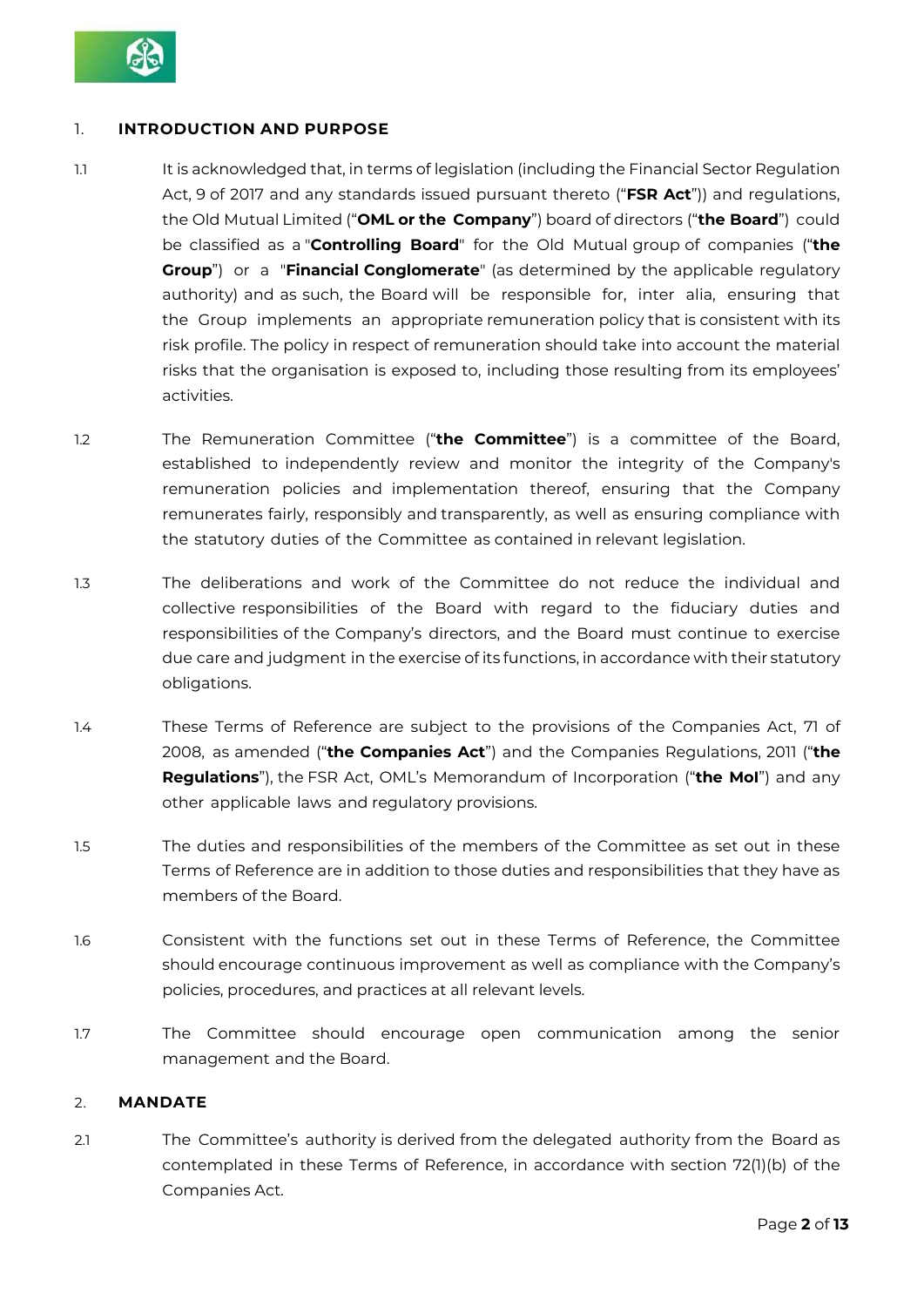

- 2.2 Aside from as set out herein, the Committee has no ultimate decision-making authority, it provides oversight and makes recommendations to the Board in respect of the matters within the scope of the Committee's functions as set out in these Terms of Reference for the Board's consideration and, if the Board considers it appropriate, ultimate approval.
- 2.3 The Committee will have oversight and will ensure that the Company and its subsidiary companies comply with all remuneration and risk related principles as set out in the adopted Group Governance Framework ("**GGF**").
- 2.4 The Committee must act independently (with accountability to the Board) and does not assume the functions of management, which remain the responsibility of the executive directors of the Company, prescribed officers and other members of senior management.
- 2.5 The Board supports and endorses the Committee, which operates independently of management and is free of any organisational impairment. The Committee acts in accordance with its statutory duties and the delegated authority of the Board as recorded in these Terms of Reference.
- 2.6 The Committee is authorised by the Board to:
- 2.6.1 Investigate any activities within the scope of these Terms of Reference.
- 2.6.2 Seek any information it requires from any employee, the chairperson of any Board or statutory committees of the Company, any of the Company's executive directors, Company officers, the Group Company Secretary ("**Company Secretary**") or assurance providers, and all these parties are required to cooperate with any requests made by the Committee, to provide it with information or explanations necessary for the performance of its functions.
- 2.6.3 Form and delegate its duties to a sub-committee, sub-committees or to any one or more designated members of the Committee, to the extent that same is permitted by the Companies Act.

# 3. **ROLES AND RESPONSIBILITIES**

The Committee has an independent role, providing oversight and making recommendations to the Board for consideration and approval, aside from where specifically indicated below:

King Iv principle 8, page 65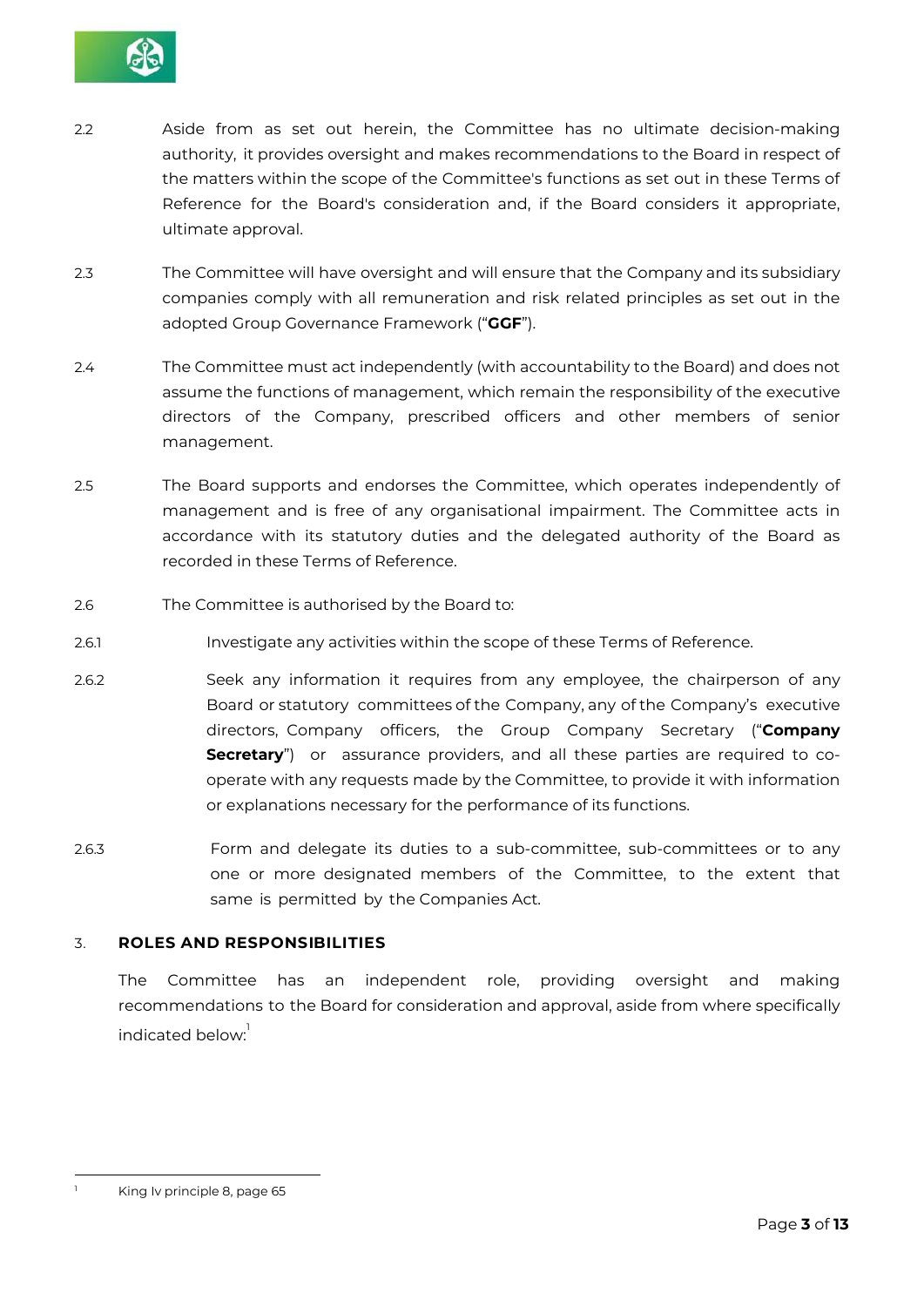

#### 3.1 **REMUNERATION**

- 3.1.1 To fulfil its responsibilities to the Board, the Committee must perform the following specific activities and any other activities that it or the Board considers appropriate in the context of the Committee's mandate where the specific activities include, but are not limited to:
- 3.1.1.1 Subject to paragraph 3.26, reviewing annually all elements of Group executive remuneration and benefits, in order to ensure that it is reasonable taking into account the measurement of performance against pre-determined and agreed criteria, and reporting thereon to the full Board.
- 3.1.1.2 Annually review and approve the remuneration and annual salary increase of the Company Secretary, in order to ensure that it is reasonable taking into account the measurement of performance against pre-determined and agreed criteria, the annual assessment of the Company Secretary in terms of par 3.84(i) and (j) of the JSE Listings Requirements as well as industry benchmarks.
- 3.1.1.3 Evaluating the competitiveness of the Group's remuneration and benefits and establishing the appropriate competitive positioning of the levels and mix of the Group reward and benefit elements.
- 3.1.1.4 To review and approve the overall annual increase pool awarded to employees across the Group and annually note and report to the Board the annual overall salary percentage increases of senior managers and lower level employees.
- 3.1.1.5 Ensuring that the Group's directors and senior managers are fairly and responsibly rewarded for their individual contributions to the Group's overall performance.
- 3.1.1.6 Reviewing and approving the remuneration and benefits of the members of the Executive Leadership Team as recommended by the OML CEO based on an evaluation of their performance.
- 3.1.1.7 Approving employment agreements, offers of employment and other elements of remuneration provided to members of the Executive Leadership Team.
- 3.1.1.8 Approving severance arrangements for members of the Executive Leadership Team, including change of control and similar provisions.
- 3.1.1.9 Overseeing the administration of the Group cash-based and equity based remuneration and benefit plans.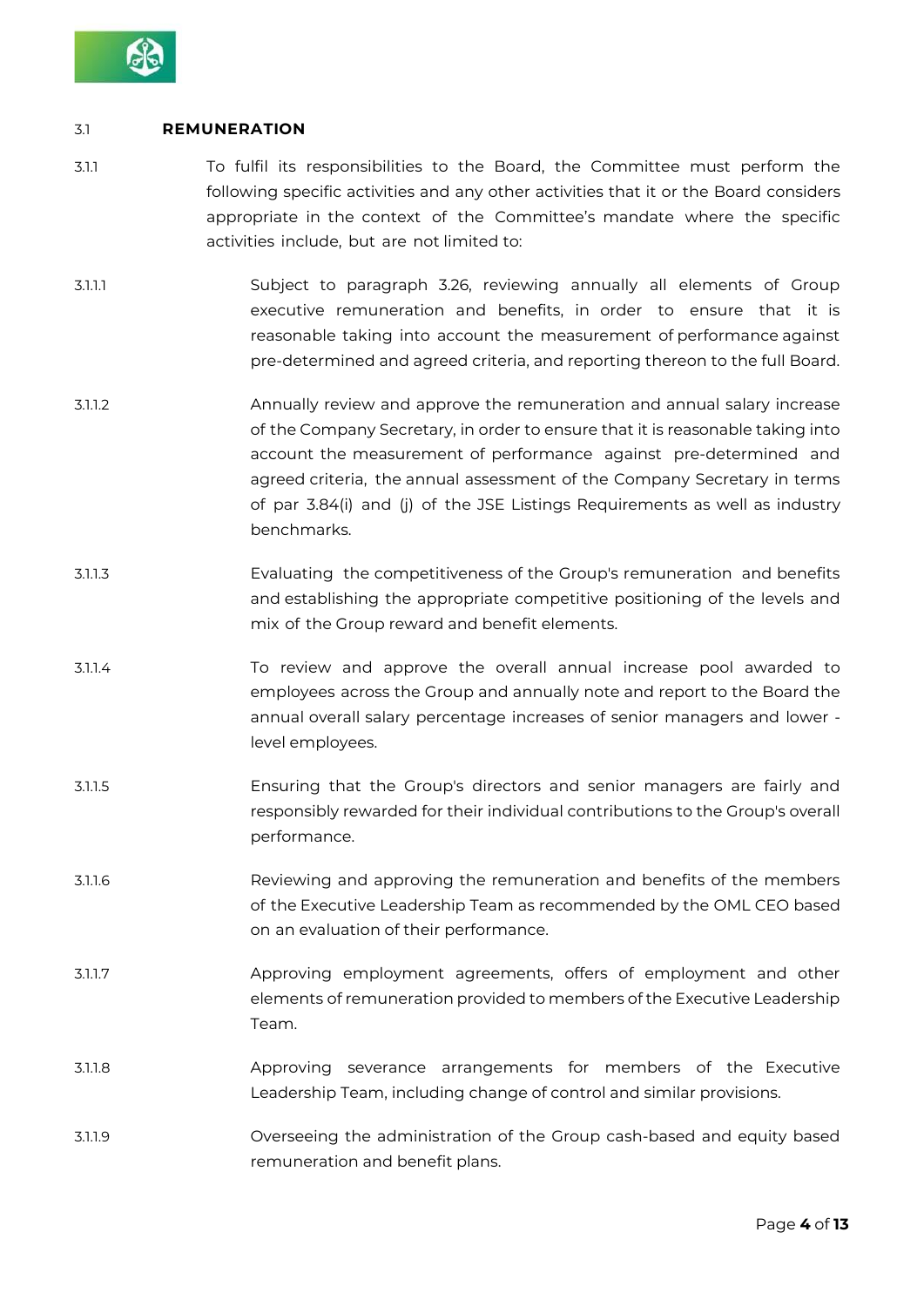

| 3.1.1.10 | Reviewing and monitoring the implementation of the Group's incentive        |
|----------|-----------------------------------------------------------------------------|
|          | and / or equity-based remuneration plans and making recommendations to      |
|          | the Board with respect to material new incentive plans and all equity-based |
|          | remuneration plans.                                                         |

- 3.1.1.11 Annually review the potential risk to the Company in respect of its remuneration and benefit programmes and policies, including any incentive plans, and whether such programmes and policies are aligned to the Group's agreed risk appetite.
- 3.1.1.12 Consider and recommend to the Board for its approval the payment of any extra remuneration or allowances to non-executive directors (which is in addition to or in substitution of the remuneration to which that director may be entitled as director).
- 3.1.1.13 Contributing to the long-term financial and commercial viability of the Group by reviewing and overseeing the development and implementation of the Group's remuneration and benefit policies and plans, to enable the Company to attract and retain employees, managers and executive directors, and to maintain an effective Board. $2$
- 3.1.1.14 Requesting status reports from any of the business operations so as to ensure that all remuneration and benefit practices have been implemented as mandated and that all required controls and governances are being adhered to and / or where a breach has been identified, that the appropriate actions / measures have been taken to address and rectify it.
- 3.1.1.15 Reviewing and providing input into talent management for the Group.
- 3.1.1.16 Review current industry and general best practice in remuneration, including, among other things, professional publications, evolving and changing methods of remunerating executive management and directors, existing and developing concepts in employee benefits, share plan schemes, and termination payments.
- 3.1.1.17 Annually review and discuss the results of the Committee's self-assessment.

<sup>&</sup>lt;sup>2</sup> King IV principle 8, par 65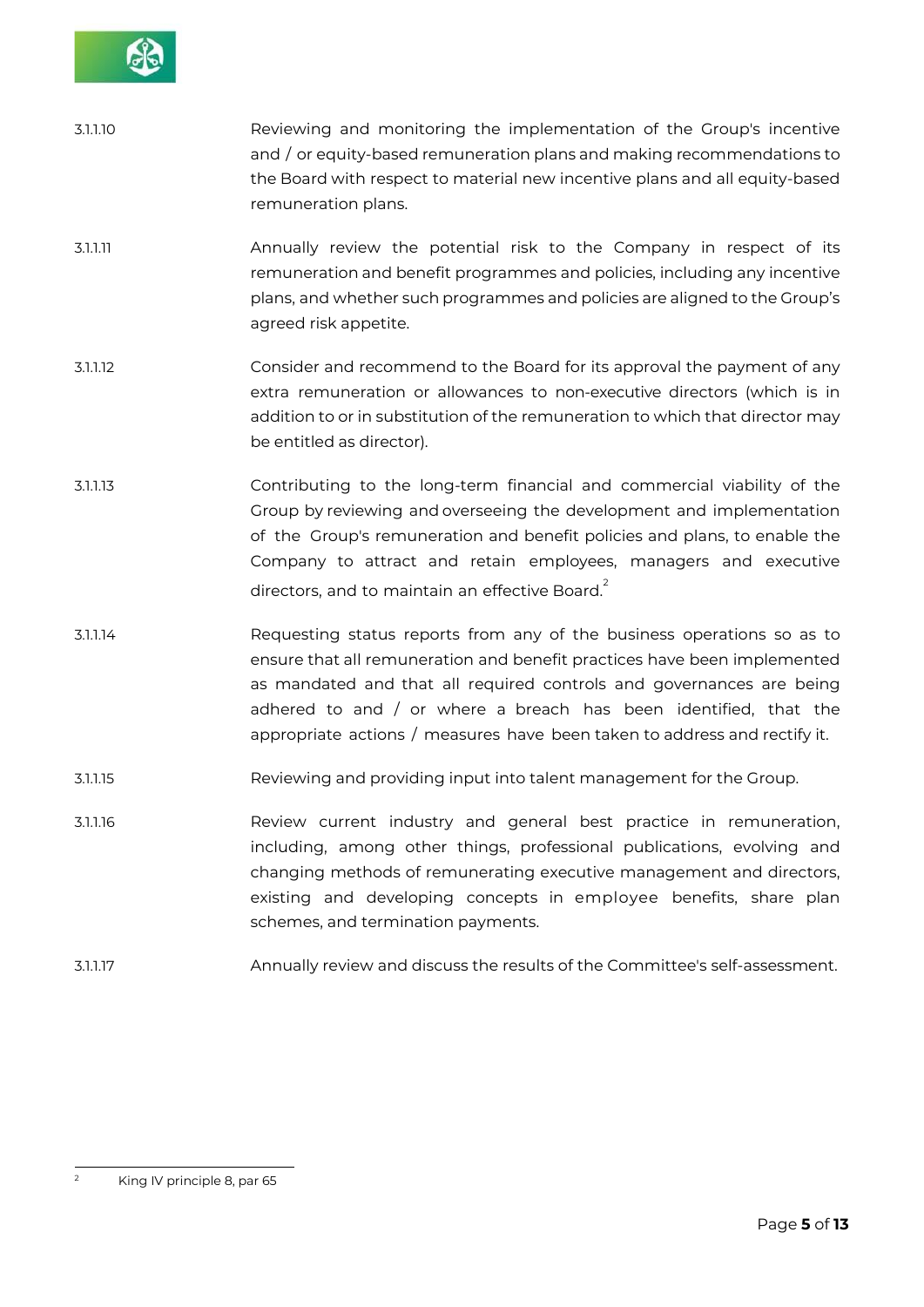

3.1.1.18 Manage stakeholder relations with investors and other stakeholders deemed appropriate on remuneration matters at the annual general meeting and throughout the year.

### 3.2 **Remuneration Report including the Remuneration Policy and Implementation Report**

- 3.2.1 The Committee must annually evaluate and monitor the Group's remuneration philosophy and practices to ensure consistency with the governance principles and corporate strategy of the Group.
- 3.2.2 Develop and annually review the Group's Remuneration Policy, which shall be based on the key principles of the Group's remuneration philosophy and must:
- 3.2.2.1 not induce excessive or inappropriate risk taking and be consistent with the long term interests of the Company and the Group and the interest of its policyholders;
- 3.2.2.2 at a minimum, address the remuneration of key persons and other persons whose actions may have a material impact on the risk exposure of the Company (including persons to whom functions are outsourced);
- 3.2.2.3 be consistent with the Company's business and risk management strategy and target corporate culture;
- 3.2.2.4 apply to the Company as a whole in a proportionate and risk-based way and contain specific arrangements that take into account the respective roles of the persons in 3.2.2.2;
- 3.2.2.5 provide for a clear, transparent and effective governance structure around remuneration, and oversight of the policy;
- 3.2.2.6 determine an appropriate mix of remuneration elements such that:
- 3.2.2.6.1 the fixed portion represents a sufficiently high portion of the total remuneration to avoid over dependence on the variable components;

3.2.2.6.2 the variable component is based on a combination of the assessment of the individual and the collective performance, such as the performance of the business area and the overall results of the Company; and

<sup>&</sup>lt;sup>3</sup> Par N of Attachment 4 to Prudential Standard GO13 and Paragraph 13 of BN 158 of 2014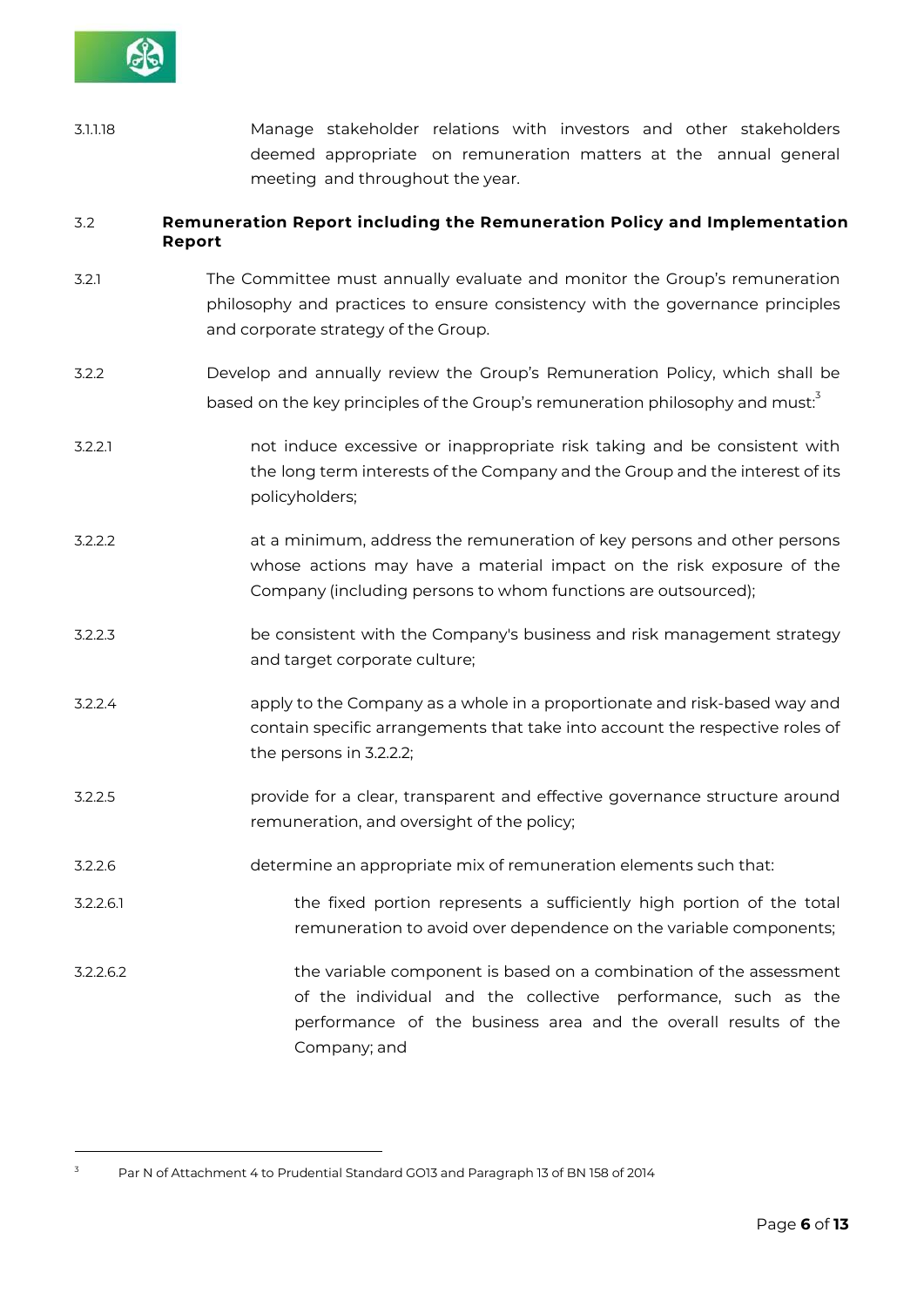

| 3.2.2.6.3 | the payment of the major part of a significant bonus, irrespective of the<br>form in which it is to be paid, contains a flexible, deferred component<br>that considers the nature and time horizon of the Company; and                                                                                              |
|-----------|---------------------------------------------------------------------------------------------------------------------------------------------------------------------------------------------------------------------------------------------------------------------------------------------------------------------|
| 3.2.2.7   | ensure that in defining performance (for either group, business unit or<br>individual as is appropriate) an appropriate mix of both financial and non-<br>financial performance is considered.                                                                                                                      |
| 3.2.3     | Monitor the implementation and effectiveness of the Remuneration Policy,<br>including appropriate disclosure in the implementation report contained in<br>the annual remuneration report, to ensure:                                                                                                                |
| 3.2.3.1   | Salary structures and policies, as well as cash and share-based incentives,<br>motivate superior performance, and which are linked to specific, well-<br>defined performance objectives, that have a strong link to value-accretive<br>sustainable long-term business growth.                                       |
| 3.2.3.2   | Enable stakeholders to make informed assessments of reward practices and<br>governance processes.                                                                                                                                                                                                                   |
| 3.2.3.3   | Confirm compliance with requirements in 3.2.2 above and all applicable<br>laws and regulatory provisions and codes.                                                                                                                                                                                                 |
| 3.2.4     | Review annually, oversee and make recommendations to the Board regarding<br>the preparation of the Remuneration Report, including the Background<br>Statement, the Remuneration Policy and the Implementation Report, which is<br>to be included in the Group's Integrated Annual Report. <sup>5</sup>              |
| 3.2.5     | Review annually and provide feedback to a sub-committee comprising the CEO<br>and Chief Financial Officer (CFO) whose responsibility it is to make<br>recommendations to the Board on the remuneration of non-executive directors<br>(for approval by the Company's shareholders for a period of two years from the |

- time as the non-executive directors' remuneration is amended by way of special resolution of shareholders, whichever comes first),<sup>6</sup>
- 3.2.6 Review annually and make recommendations to the Board on the remuneration of the OML CEO and other persons whose activities may, in the Committee's opinion, affect the financial soundness of the Company and the Group and any other person specified by the Prudential Authority. $7$

date of the general meeting where the remuneration is approved or until such

 $<sup>7</sup>$  Par B of Attachment 4 to Prudential Standard GO12.</sup>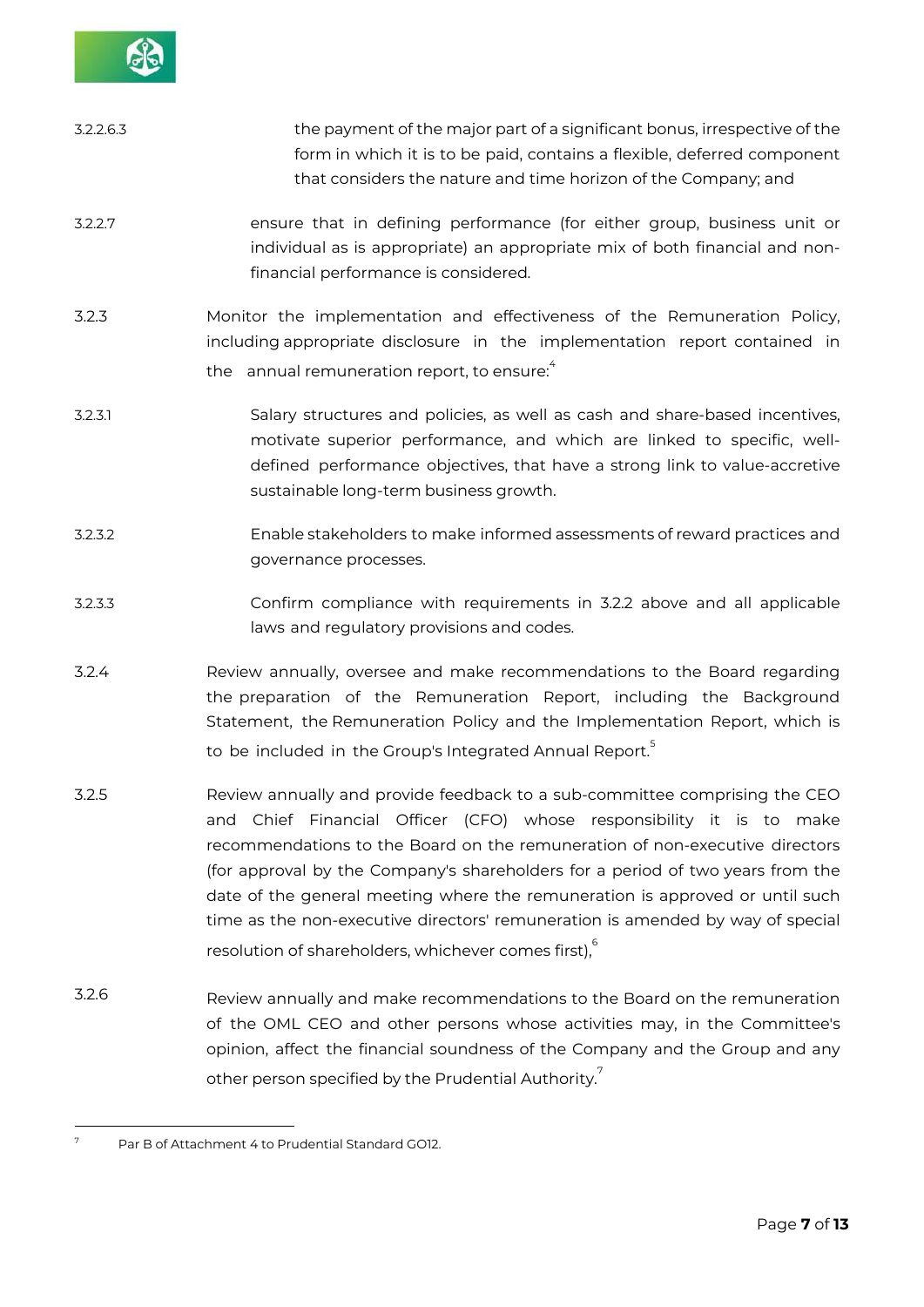

- 3.2.7 The Committee shall recommend the Company's Remuneration Policy and Remuneration Report (including the part of the Remuneration Report comprising the Implementation Report) to the Board for its consideration and, if the Board considers it appropriate, approval, which (once approved by the Board) should be tabled to shareholders every year for voting thereon as separate non-binding advisory votes at the annual general meeting of the Company.  $\stackrel{\scriptscriptstyle \mathrm{E}}{ }$
- 3.2.8 Engage with shareholders on a regular basis regarding the remuneration policy for the year under review, changes anticipated for the coming year in terms of policy and the implementation report.
- 3.2.9 Should the remuneration policy and implementation report, or both, receive an "against" vote of 25% or more of the voting rights exercised then the Committee shall follow the more onerous engagement process as outline in the Remuneration Policy.

#### 4. **OPERATION OF THE COMMITTEE**

#### 4.1 **Appointment and Tenure**

- 4.1.1 The Committee and its Chairperson ("**Committee Chairperson**") shall under the guidance of the chairperson of the Board or the Lead Independent Director of the Company, and on the recommendation of the Corporate Governance and Nominations Committee, be elected and appointed by the Board from amongst the directors of the Company.
- 4.1.2 The Committee Chairperson shall be an independent non-executive director.
- 4.1.3 The chairperson of the Board may be a member of the Committee, but may not be the Committee Chairperson.<sup>9</sup>
- 4.1.4 Notwithstanding 4.1.6 below, the Board may at any time remove a member of the Committee and shall from time to time review and, where appropriate propose revision to the composition of the Committee in accordance with recommendations received from the Corporate Governance and Nominations Committee, taking into account the need for an adequate combination of skills and knowledge.
- 4.1.5 The maximum tenure for committee members is three terms of three years, subject to duly motivated exceptions approved by the OML Board, on the recommendation of the Corporate Governance and Nomination Committee..

<sup>&</sup>lt;sup>8</sup> King IV principle 14, par 37.

<sup>&</sup>lt;sup>9</sup> King IV principle 7, par 36(b) and principle 8, par 66 and 67.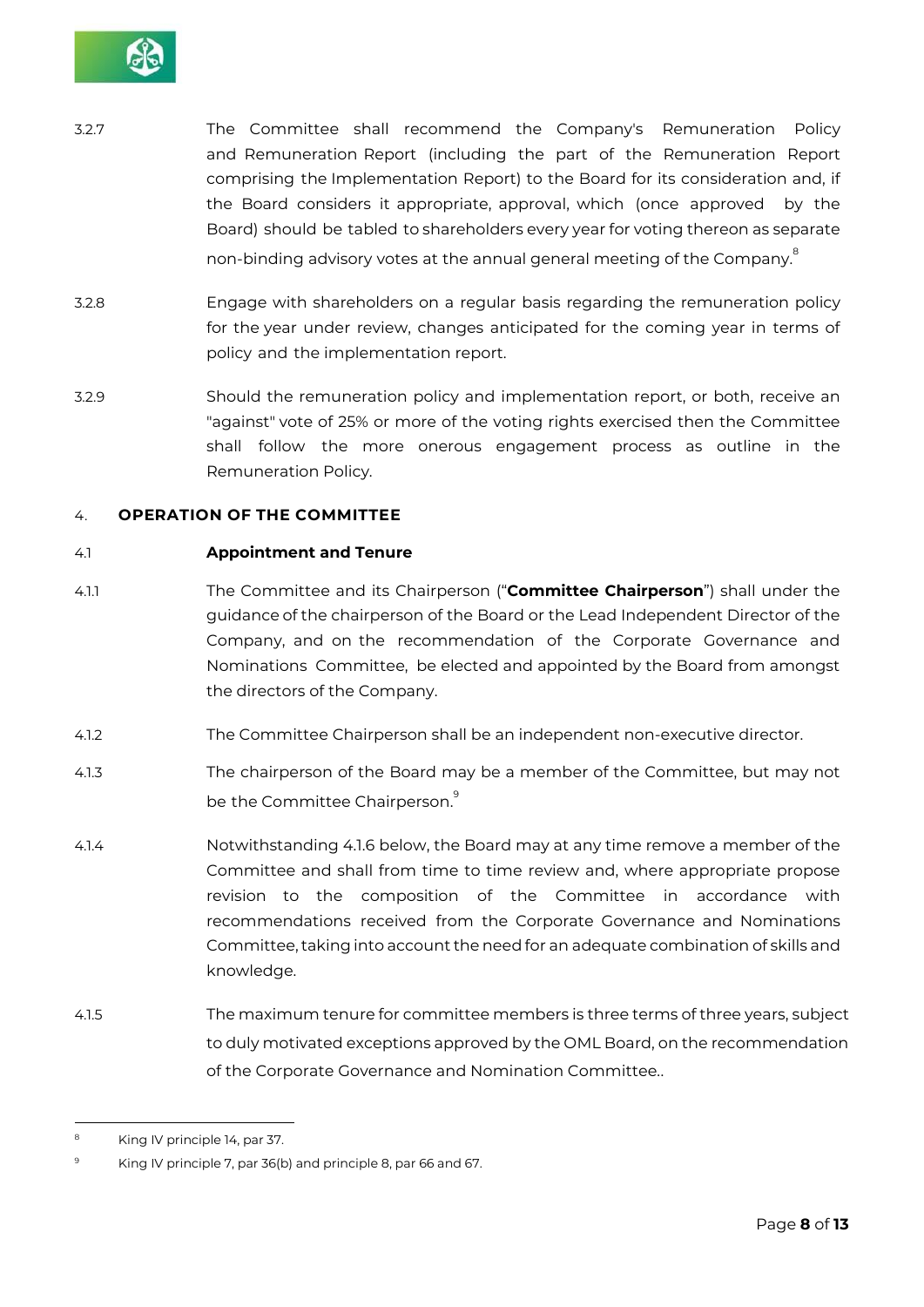

4.1.6 The Board shall determine the period for which the Committee Chairperson shall hold such office.

#### 4.2 **Composition and Quorum**

- 4.2.1 The Committee must have at least three members and shall consist only of nonexecutive directors of whom the majority shall be independent. $^{\text{\tiny{10}}}$
- 4.2.2 Members of the Committee will be considered and appointed based on the assessment of a number of factors including their remuneration, financial and business knowledge.
- 4.2.3 The Board shall from time to time review and, where appropriate, revise the composition of the Committee in accordance with recommendations received from the Corporate Governance and Nominations Committee, as described above, taking into account the need for an adequate combination of financial and business skills and knowledge.
- 4.2.4 The quorum at any meeting of the Committee shall be a majority of members.

#### 4.3 **Attendees**

- 4.3.1 Directors of the Board have the right of attendance at Committee meetings at their own volition.
- 4.3.2 The OML CEO, Human Capital Director and Group Head of Reward will have a standing invitation to attend all meetings of the Committee.
- 4.3.3 The Committee may invite any executive management team members or other individuals to attend meetings of the Committee as they consider appropriate.
- 4.3.4 Individuals in attendance by invitation may participate in discussions, but do not form part of the quorum for Committee meetings and may not exercise voting rights on any matter.
- 4.3.5 The Committee may at any time request other members or invitees to recuse themselves where the issues being discussed affect them and / or are of a sensitive nature.
- 4.3.6 The Company Secretary or his / her designated representative shall be the secretary of the Committee.

<sup>&</sup>lt;sup>10</sup> King IV principle 8, par 66; Par A of Attachment 4 to Prudential Standard GO12.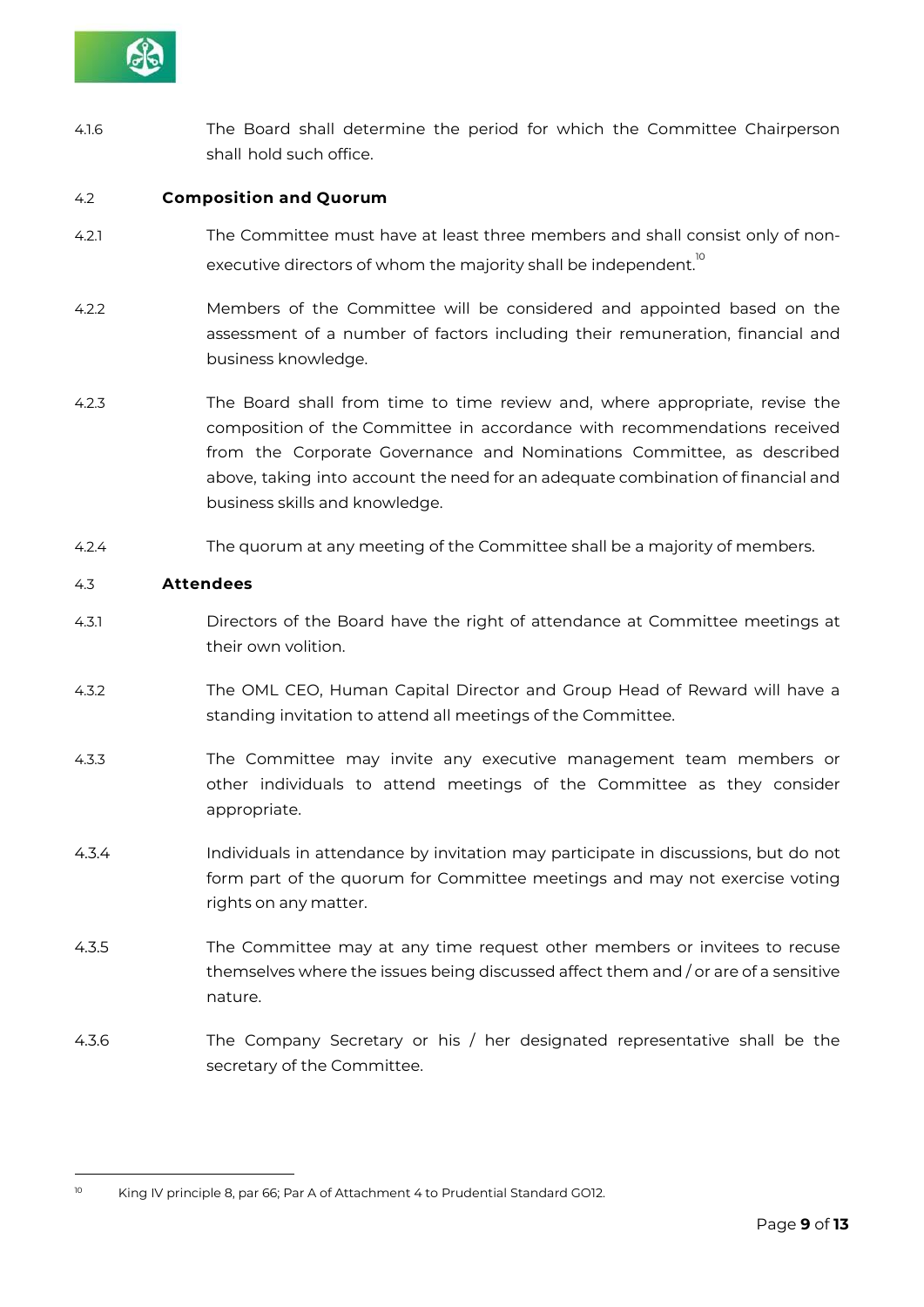

#### 4.4 **Frequency of Meetings**

- 4.4.1 Meetings of the Committee shall take place as often as required, but at least four times a year, prior to scheduled OML Board meetings, at which Board meetings the Committee Chairperson will present a report on the activities of the Committee.
- 4.4.2 The Committee Chairperson may, within the framework of any relevant directives set by the Board, convene a meeting of the Committee at any time and at his/her discretion.

#### 4.5 **Participation and resolutions**

- 4.5.1 Committee members who are unable to attend Committee meetings shall inform the Committee Chairperson or Company Secretary at an early date.
- 4.5.2 Committee meetings may be conducted entirely by electronic communication or a Committee member may participate in a meeting by electronic communication, as contemplated in section 73(3) of the Companies Act (including by means of, inter alia, telephone, closed circuit television, webinar or video conferencing), so long as the electronic communication facility employed ordinarily enables all persons participating in that meeting to communicate concurrently with each other without an intermediary, and to participate effectively in the meeting.
- 4.5.3 Committee members should participate fully and constructively in discussions and other activities and contribute by sharing their knowledge, skills and abilities.
- 4.5.4 Each Committee member has one vote on a matter before the Committee.
- 4.5.5 A majority of the votes cast on a Committee resolution is sufficient to approve that resolution and, in the case of a tied vote, the Committee Chairperson shall not have a casting vote and the matter being voted on fails.
- 4.5.6 A Committee resolution in writing (round robin resolution) signed by the majority of the Committee members shall be as valid and effectual as if it had been passed at a Committee meeting.
- 4.5.7 The passing of Committee round robin resolutions must not detract from the requirement for frequency of Committee meetings as set out in these Terms of Reference.
- 4.5.8 All Committee round robin resolutions should be tabled at the next Committee meeting for noting.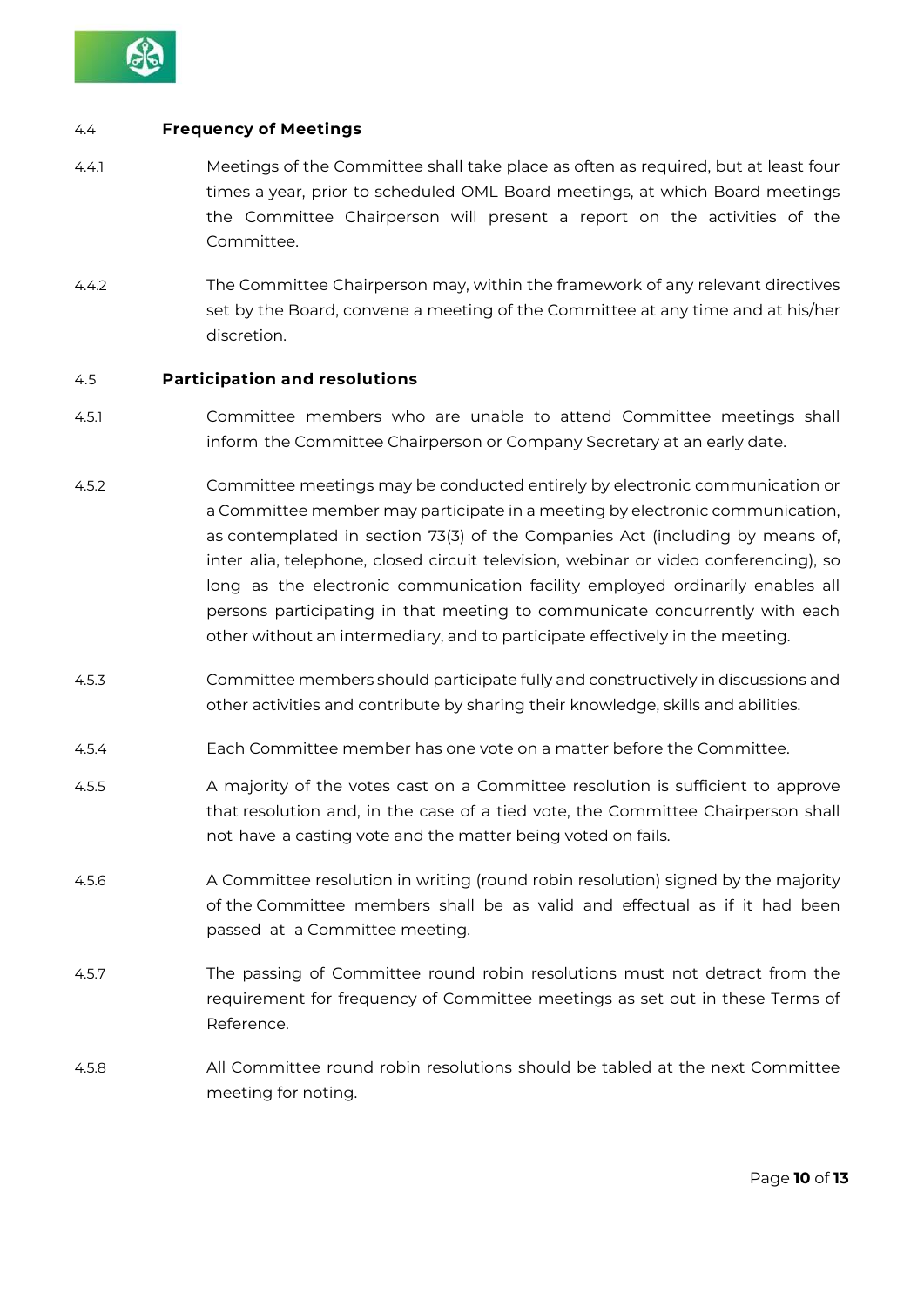

#### 4.6 **Agenda, meeting papers and minutes**

- 4.6.1 The procedure to be followed for the convening of meetings, notice of meetings, and preparing agendas and minutes of meetings (to the extent not regulated in these Terms of Reference) will be determined from time to time and managed by the Company Secretary, in consultation with the Committee Chairperson and the Board.
- 4.6.2 To the extent reasonably practicable, Committee papers will be circulated to all Committee members at least one week before the meeting and full and appropriate information will be supplied to Committee members by way of succinct position papers or reports with the Committee pack to enable Committee members to form an opinion on the issues on the agenda prior to the meeting and, if necessary, to request additional information before the meeting.
- 4.6.3 Additional documentation may be circulated to Committee members prior to the Committee meeting and will, to the extent applicable and appropriate, be clearly labelled to indicate that such documentation constitutes additional but nonessential reading.
- 4.6.4 The Company Secretary shall keep appropriate records of all meetings of the Committee as well as minutes of the proceedings and all decisions made.
- 4.6.5 Minutes of the Committee meetings, signed by the Committee Chairperson, shall be sufficient evidence that the matters referred to therein have been fully discussed and agreed, whether by way of a formal meeting or otherwise.
- 4.6.6 The Company Secretary shall circulate the minutes of the meetings of the Committee to all members of the Committee and to the Chairperson of the Board. Any Director of the Company may, upon request to the Company Secretary, provided that there is no conflict of interest, obtain copies of the Committee's meeting agenda and minutes.

# 5. **COMMITTEE WORK PLAN**

An annual work plan will be prepared for the Committee and a list of issues which needs to be considered by the Committee annually will be tabled at the last Committee meeting of each year detailing the work plan for the coming year. The agenda for discussion of these issues will be spread over the meetings of the year so that each of these issues are addressed at least once a year. The work plan will be formulated by the Committee Chairperson, in consultation with the Company Secretary.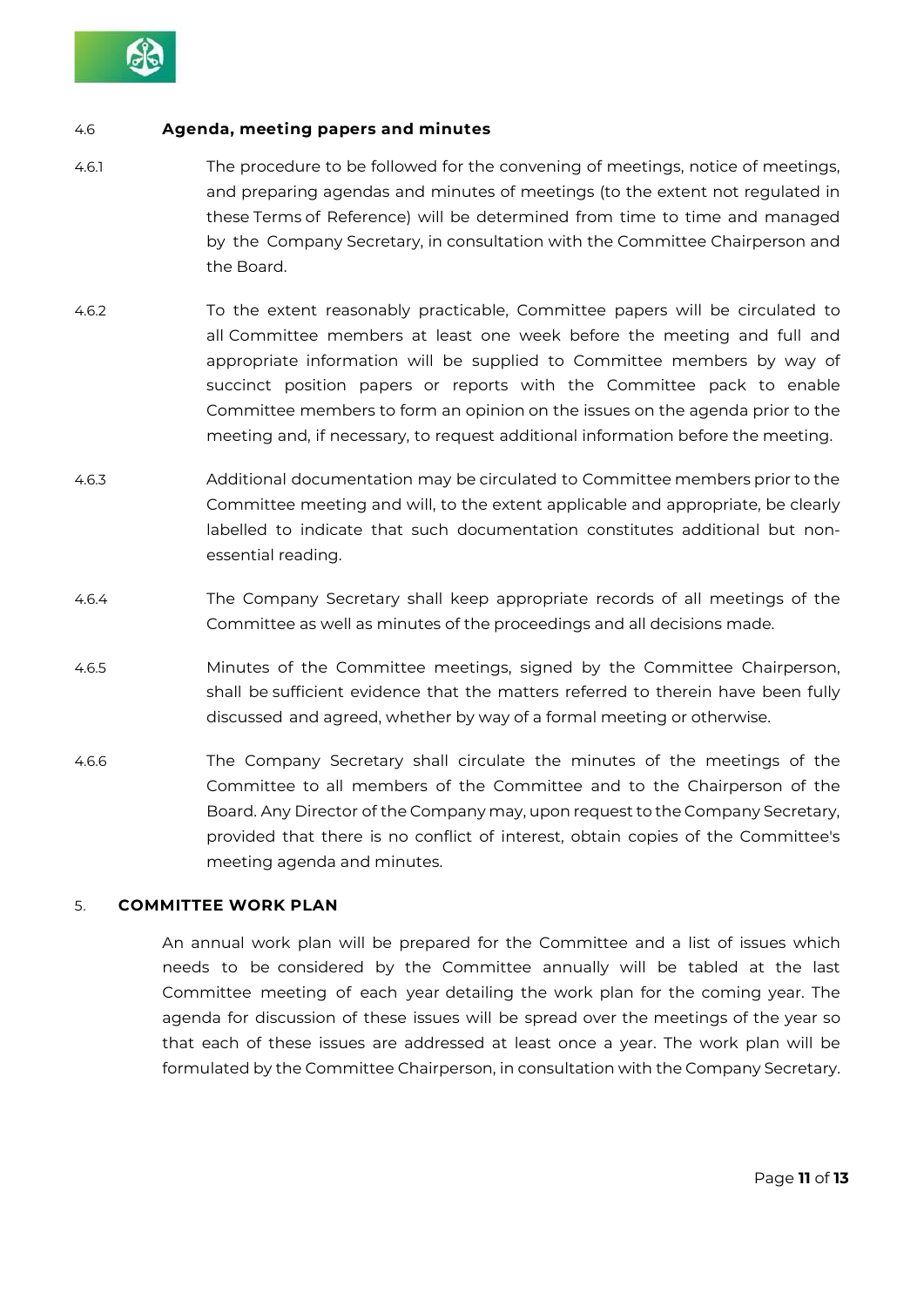

#### 6. **TRAINING**

The Committee, via the Company Secretary, shall make available to new members of the Committee a suitable induction process and, for existing members, ongoing training, where appropriate and as discussed with the Committee.

#### 7. **COMMITTEE EVALUATION**

The Committee will be independently evaluated as required by legislation and / or best practice governance and actions from the evaluation should be agreed and implementation tracked and reported to the Board.

#### 8. **ACCESS TO RESOURCES AND INFORMATION**

- 8.1 The Committee has unrestricted access to Company information falling within the Committee's mandate and will liaise with management on its information needs and the appropriate reports and information that it should receive to enable it to review and oversee remuneration and benefit policies and plans.
- 8.2 With the prior notification to the Committee Chairperson or the Chairperson of the Board, the Committee or any of its individual members, may take outside legal, accounting or other independent professional advice on matters relating to matters within the Committee's mandate, at the expense of the Company, in accordance with any procedure developed by the Board for this purpose. A formal mandate is to be entered into between such independent advisor and the Company to be facilitated by the Company Secretary.

#### 9. **REPORTING**

- 9.1 The Committee Chairperson shall report to the Board at the first Board meeting following the last Committee meeting on the activities of the Committee.
- 9.2 The Committee shall report on an annual basis to the shareholders through the Annual Remuneration Report on the following items:
- 9.2.1 The Committee's overall role and associated responsibilities and function.
- 9.2.2 Its composition, including each member's qualifications and experience.
- 9.2.3 Any external advisers or invitees who regularly attend the committee meetings.
- 9.2.4 Key areas of focus during the reporting period.
- 9.2.5 The number of meetings held during the reporting period and attendance at those meetings.